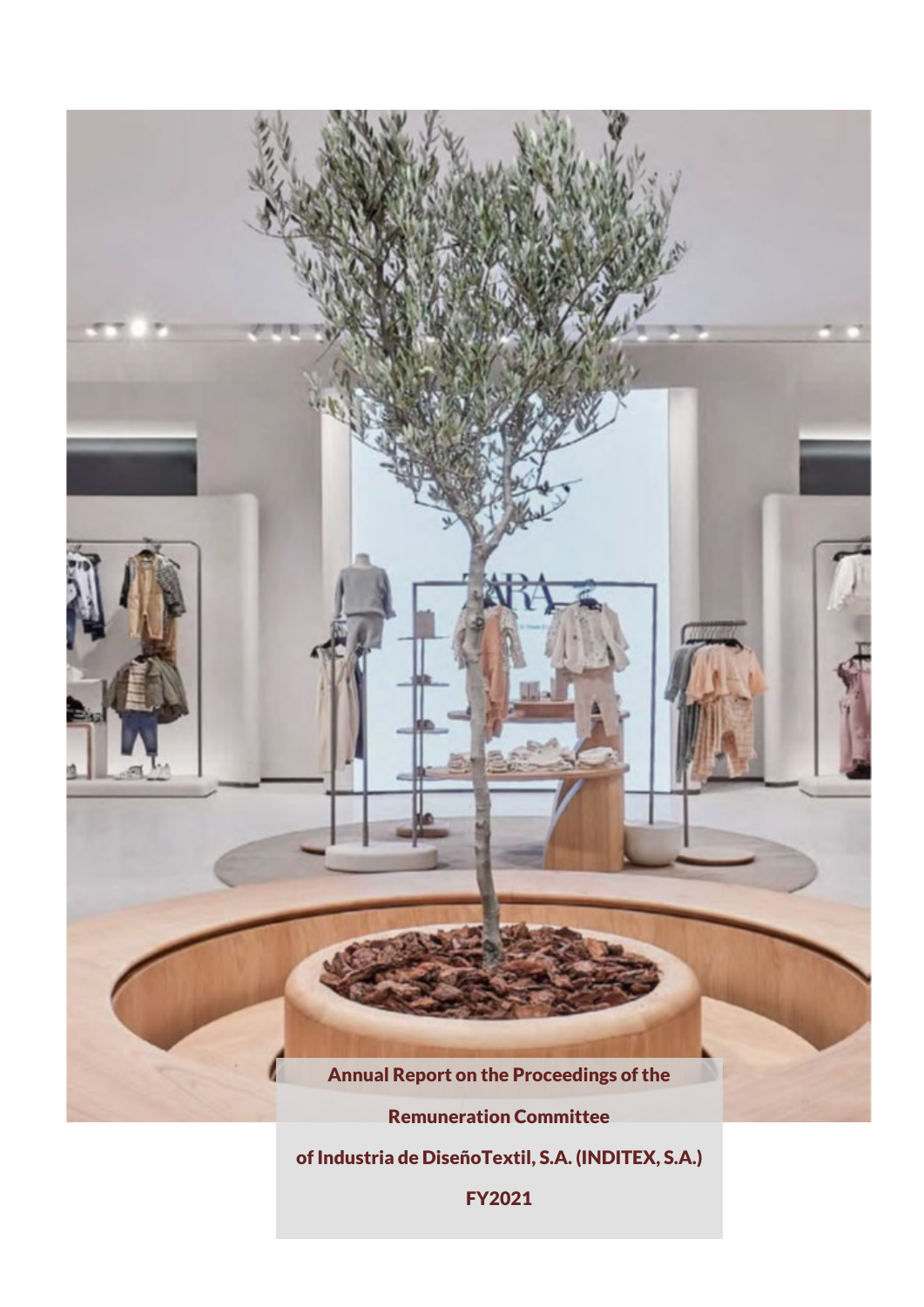# TABLE OF CONTENTS

| 1. |    |                                                                                                    |  |  |  |  |
|----|----|----------------------------------------------------------------------------------------------------|--|--|--|--|
| 2. |    |                                                                                                    |  |  |  |  |
| a. |    |                                                                                                    |  |  |  |  |
| b. |    |                                                                                                    |  |  |  |  |
| C. |    |                                                                                                    |  |  |  |  |
| 3. |    | Proceedings of the Remuneration Committee: meetings held, business transacted, reports and         |  |  |  |  |
| a. |    |                                                                                                    |  |  |  |  |
| b. |    |                                                                                                    |  |  |  |  |
| 4. |    |                                                                                                    |  |  |  |  |
| А. |    |                                                                                                    |  |  |  |  |
| В. |    | Duties relating to the remuneration and the remuneration policy for directors and senior managers9 |  |  |  |  |
|    | C. |                                                                                                    |  |  |  |  |
|    | D. |                                                                                                    |  |  |  |  |
| Ε. |    |                                                                                                    |  |  |  |  |
| F. |    |                                                                                                    |  |  |  |  |
| 5. |    |                                                                                                    |  |  |  |  |
| A. |    |                                                                                                    |  |  |  |  |
|    | В. |                                                                                                    |  |  |  |  |
|    | C. |                                                                                                    |  |  |  |  |
|    | D. |                                                                                                    |  |  |  |  |
| Ε. |    |                                                                                                    |  |  |  |  |
| F. |    |                                                                                                    |  |  |  |  |
| G. |    |                                                                                                    |  |  |  |  |
| 6. |    |                                                                                                    |  |  |  |  |
| 7. |    |                                                                                                    |  |  |  |  |
| 8. |    |                                                                                                    |  |  |  |  |
| 9. |    |                                                                                                    |  |  |  |  |
|    |    |                                                                                                    |  |  |  |  |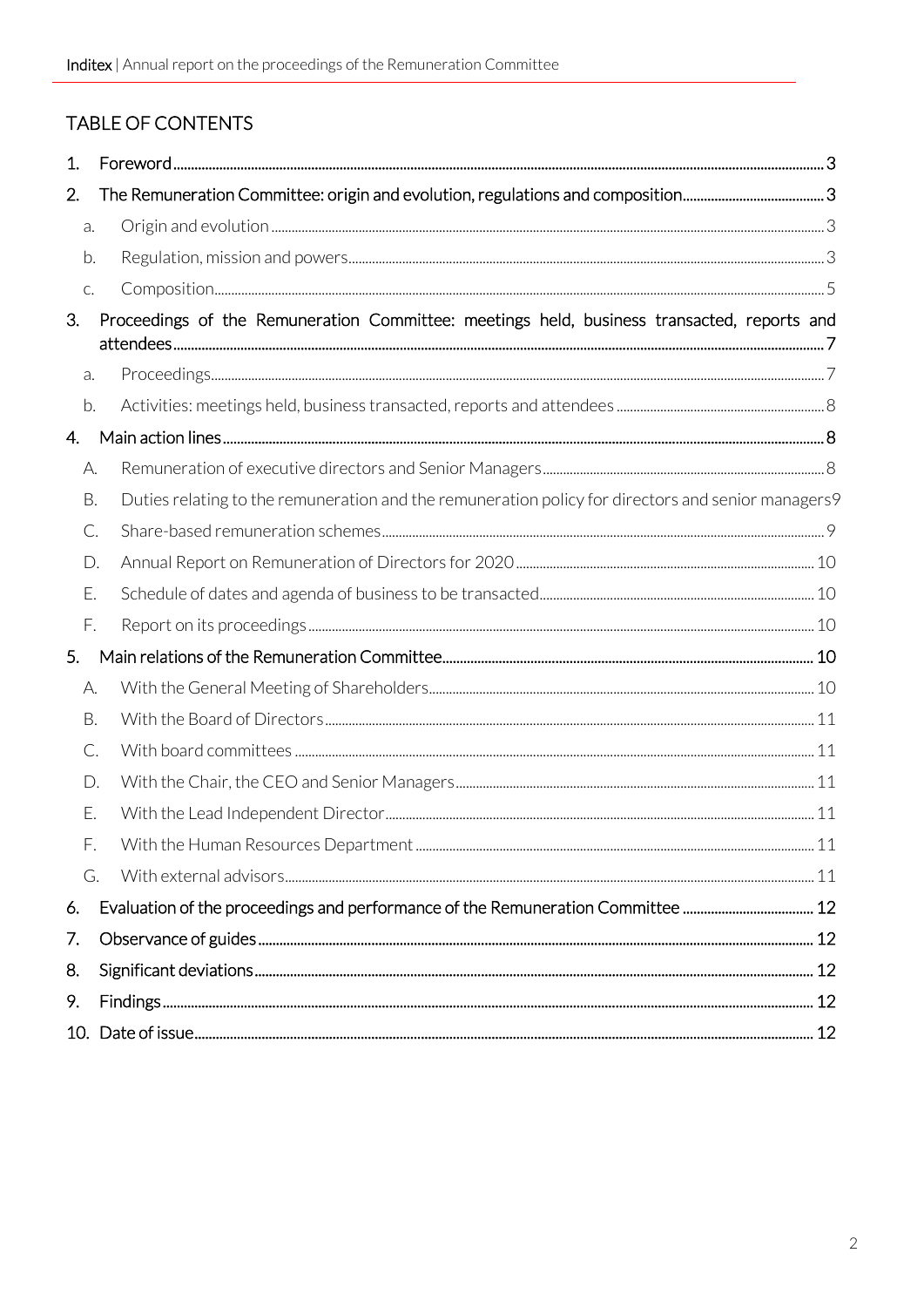# <span id="page-2-0"></span>1. Foreword

This Annual Report on the Proceedings of the Remuneration Committee of Industria de Diseño Textil, S.A. (INDITEX, S.A.) ("**Inditex**" or the "**Company**") has been drawn up by such Committee pursuant to Recommendation 6 of the Good Governance Code of listed companies, approved by resolution of the board of directors of the Spanish National Securities Market Commission ("CNMV") in February 2015 and amended in part by a resolution of CNMV's board on 25 June 2020 ("GGC"), section 11 of CNMV's Technical Guide 1/2019 on nomination and remuneration committees ("Technical Guide 1/2019") and section 19.3 of the Remuneration Committee's Regulations.

#### <span id="page-2-1"></span>2. The Remuneration Committee: origin and evolution, regulations and composition

#### <span id="page-2-2"></span>a. Origin and evolution

The current Remuneration Committee originates in the defunct Nomination and Remuneration Committee. Following recommendation 48 GGC, the Board of Directors resolved in the meeting held on 9 June 2015 to split the Nomination and Remuneration Committee into two separate and newly formed committees: the Nomination Committee and the Remuneration Committee.

Subsequently, the Annual General Meeting held on 14 July 2015 approved the amendment to the Articles of Association in order to meet the latest regulatory development and adhere to GGC Recommendations, and consequently the split of the Nomination and Remuneration Committee into two separate committees was finally approved.

Since then, the board of directors has been successively amending the company's rules on corporate governance in line with the most demanding trends in the field.

In particular, the terms of reference of the Remuneration Committee were amended in 2019 for the purposes, *inter alia*, of aligning its provisions with the principles and recommendations set out in Technical Guide 1/2019, and subsequently in 2021 for the purposes of (i) relaxing the system to hold meetings, expressly including the possibility of virtual-only meetings; (ii) extending diversity yardsticks to be considered for its membership, in line with the terms of reference of the remaining board committees.

#### <span id="page-2-3"></span>b. Regulation, mission and powers

#### Regulations

The regulation of the Remuneration Committee is provided in article 30 of the Articles of Association, section 17 of the Board of Directors' Regulations and more specifically in its terms of reference.

The full text of the Remuneration Committee's Regulations as amended is available on the corporate website [\(www.inditex.com\)](http://www.inditex.com/).

#### Mission and powers

Section 5 of the Remuneration Committee's Regulations covers the mission of the committee and its powers are set out in section 6.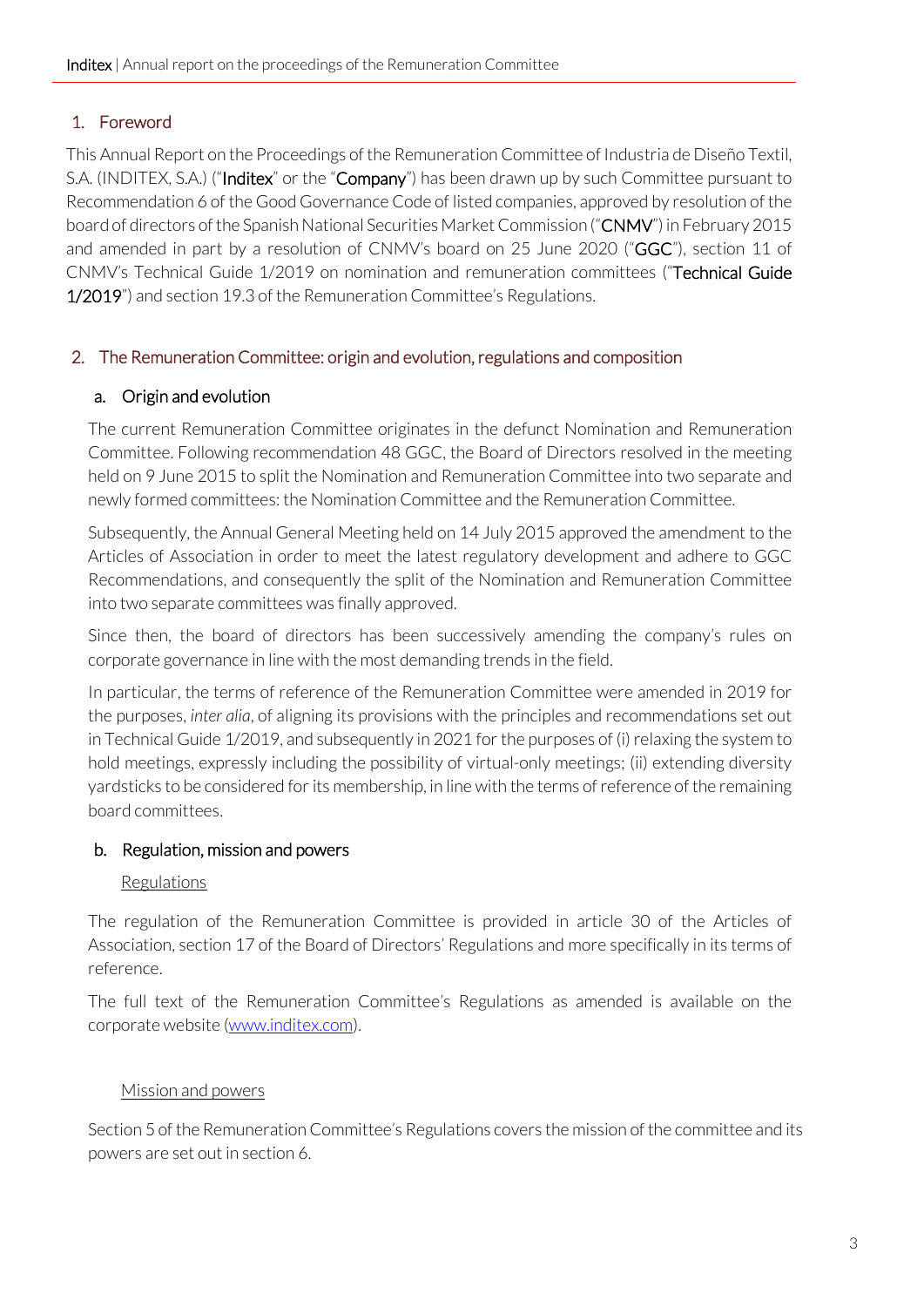The Remuneration Committee has not been assigned any powers other than those expressly entrusted by statute, and the Recommendations set forth in the Good Governance Code.

According to section 5 above referred, the Remuneration Committee has the following basic responsibilities:

- *(a) "To propose to the Board of Directors the policies on remuneration of the directors and senior managers as well as the regular review and update thereof;*
- *(b) To propose to the Board of Directors the system and amount of the annual remuneration of directors,*  to be submitted to the General Meeting of Shareholders, as well as the individual remuneration of *executive directors and the remaining basic terms and conditions of their contracts, including any potential compensation or severance which may be payable to them in the event of removal, pursuant to the Company's corporate governance system and the directors remuneration policy approved by the General Meeting of Shareholders;*
- *(c) To propose to the Board of Directors the basic terms and conditions of the contracts of senior managers;*
- *(d) To verify that the remuneration policy fixed by the Company is observed; and*
- (e) *To ensure that no potential situation of conflict of interest would affect the independence of the external advice given to the Committee."*

Meanwhile, section 6 addresses the powers of the Remuneration Committee relating to remuneration and the remuneration policy for directors and senior managers:

*"With regard to remuneration, remuneration policy for directors and senior officers, the Committee shall have the following main duties:*

- *(a) To regularly review the remuneration policy for directors and senior executives, including share based remuneration systems and the application thereof, verifying that it is consistent with the particular circumstances of the Company and that it is in line with its short, medium and long-term strategy and with market conditions, and considering whether it contributes to the sustainable creation of value and an appropriate enterprise risk management;*
- *(b) To predetermine a transparent process for the drafting of the proposal of the remuneration policy for directors and senior managers;*
- *(c) To consider whether it be advisable to hire an external advisor for the drafting of the remuneration policy and, if applicable, to properly assess its independence;*
- *(d) To guarantee that the individual remuneration for each director or senior executive is proportional to that of the remaining directors and senior managers;*
- *(e) To propose the individual remuneration of executive directors and the remaining terms of their contracts, to be approved by the Board of Directors, including any potential severance which may be payable in the event of early removal from office and the amounts to be paid by the Company as insurance premiums or contributions to savings schemes, pursuant to the provisions of the internal* regulations of the Company and to the remuneration policy approved by the General Meeting of *Shareholders;*
- *(f) To periodically review the terms of the agreements of executive directors and senior managers and verify that they are consistent with the applicable remuneration policies;*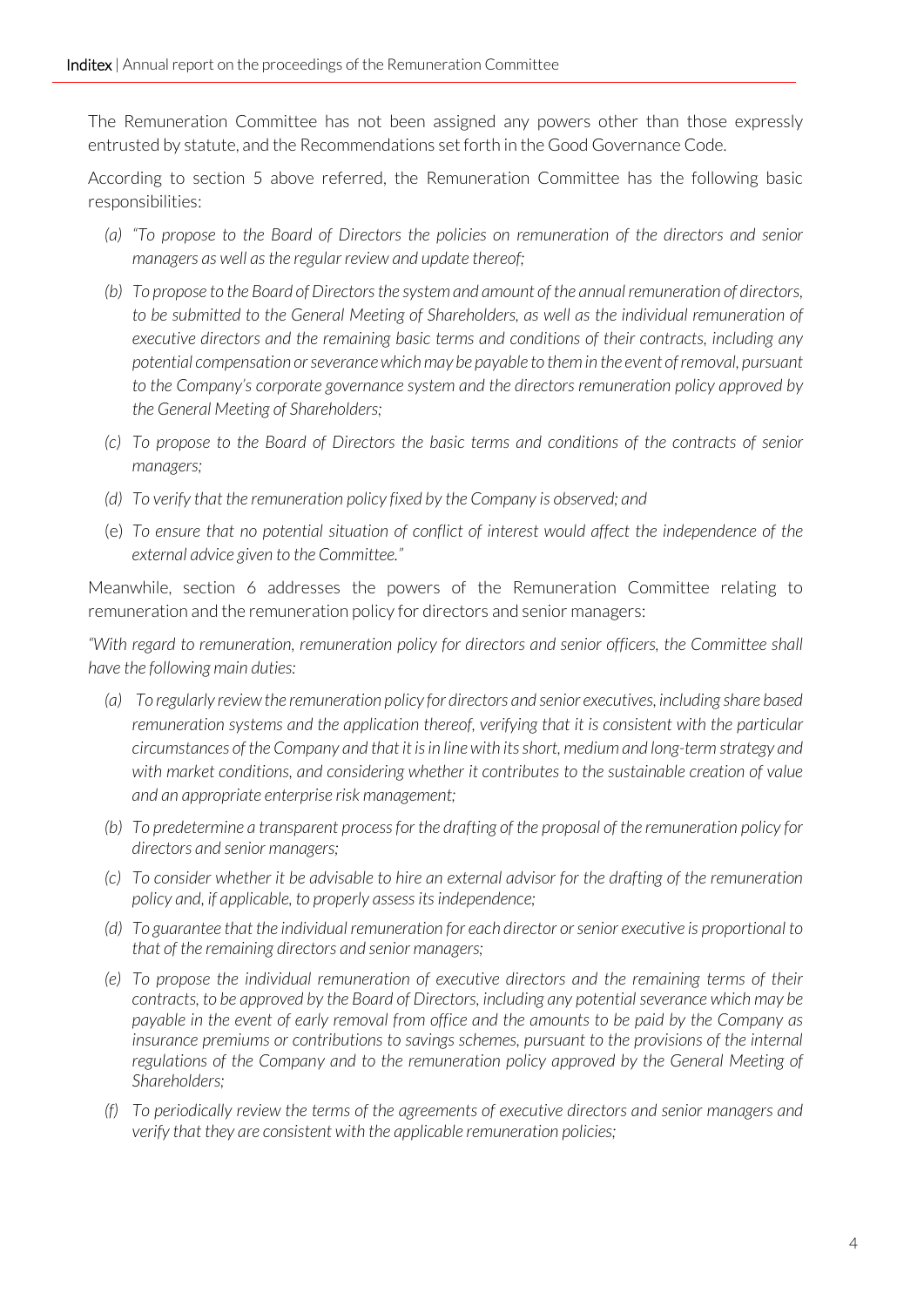- *(g) To assess the level of achievement in respect of the criteria and objectives set for the previous year for the purposes of determining the motion on individual remuneration, including the variable components thereof;*
- *(h) To verify that the remuneration policy is duly enforced;*
- *(i) To prepare and submit to the Board of Directors for approval the Annual Report on Remuneration of Directors, and to review the information on the remuneration of directors and senior managers provided in the corporate documents, the notes to the annual accounts and the interim financial statements of the Company; and*
- (j) *To propose to the Board of Directors the cancellation of payment or, if appropriate, the clawback of variable items which make up directors remuneration based upon results, where such items have been paid in accordance with data whose inaccuracy has been subsequently evidenced and the termination of the relationship with the relevant supervisor(s) and the lodging of the relevant claims."*

#### <span id="page-4-0"></span>c. Composition

#### Structure

Pursuant to the provisions of article 30 of the Articles of Association, section 17 of the Board of Directors' Regulations, and section 7 of its terms of reference, the Remuneration Committee shall be made up of a minimum of 3 and a maximum of 7 non-executive directors appointed by the board of directors.

The following proceedings relating to membership on the Remuneration Committee were carried out in 2021: the re-election of Mr José Arnau Sierra to the board of directors as non-executive proprietary director was approved at the Annual General Meeting held on 13 July 2021. Further to his re-election to the board, he will continue sitting on the Remuneration Committee, pursuant to section 23.2 of the Board of Directors' Regulations.

Consequently, the composition of the Remuneration Committee as at 31 January 2022 is as follows:

| Name                                       | Position        | Directorship<br>type         | Date of first<br>appointment |
|--------------------------------------------|-----------------|------------------------------|------------------------------|
| Mr Rodrigo Echenique Gordillo <sup>1</sup> | Chair           | Non-executive<br>independent | 14-07-2015                   |
| Bns. Denise Patricia Kingsmill             | Ordinary member | Non-executive<br>independent | 19-07-2016                   |
| Mr Emilio Saracho Rodríguez de<br>Torres   | Ordinary member | Non-executive<br>independent | 14-07-2015                   |
| Mr José Luis Duran Schulz                  | Ordinary member | Non-executive<br>independent | 14-07-2015                   |
| Mr José Arnau Sierra                       | Ordinary member | Non-executive<br>proprietary | 14-07-2015                   |

<span id="page-4-1"></span><sup>&</sup>lt;sup>1</sup> Mr Echenique was appointed Chair of the Remuneration Committee on 14 July 2015 and re-elected on 17 July 2018. Mr Echenique had previously chaired the now defunct Nomination and Remuneration Committee since 15 July 2014.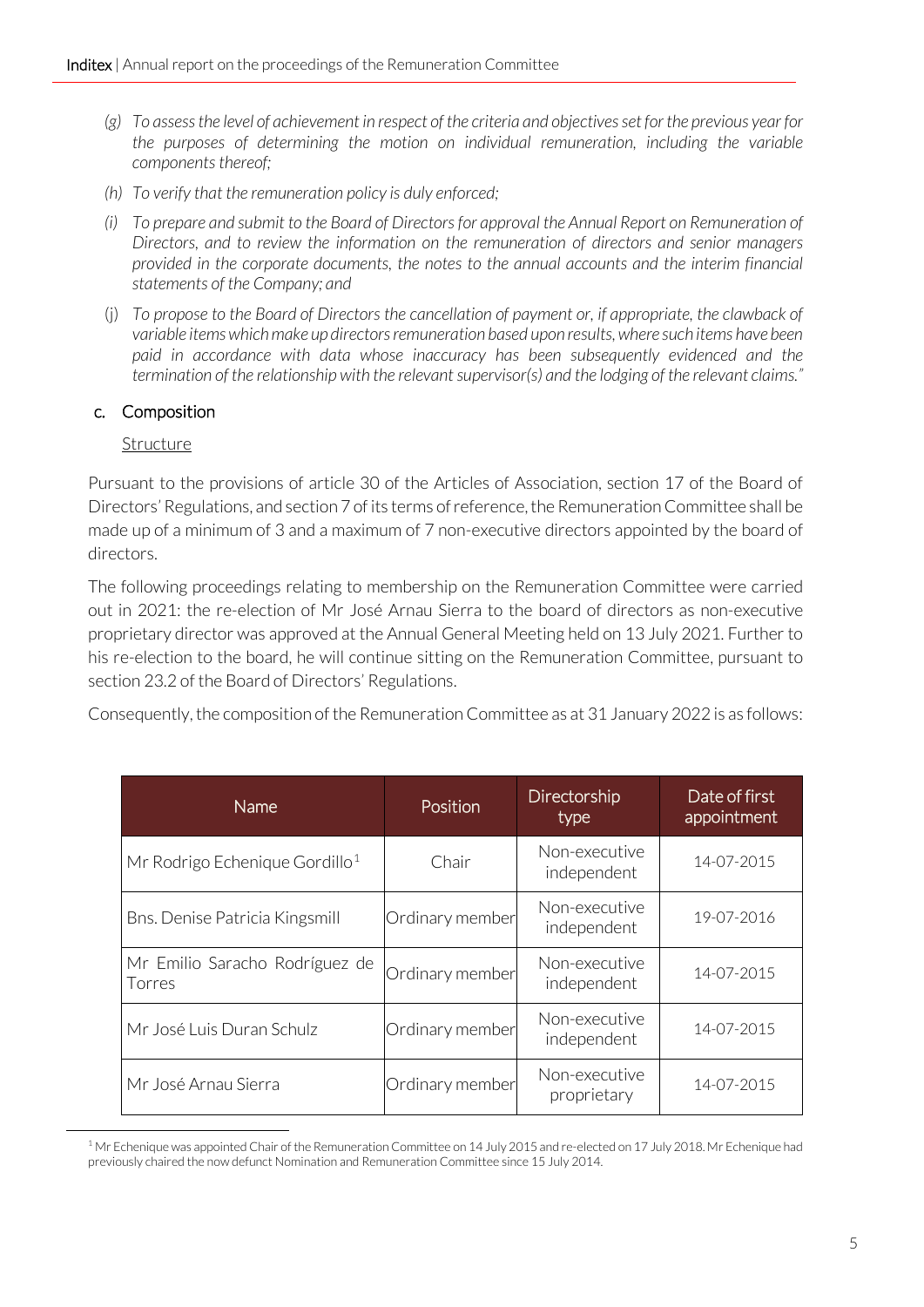As for the Secretary of the Committee, the board of directors acknowledged in the meeting held on 9 March 2021 the resignation tendered by Mr Antonio Abril Abadín, who stepped down as General Counsel and Secretary of the board and its committees, and approved, following a favourable report of the Nomination Committee, the appointment of Mr Óscar García Maceiras as new General Counsel and Secretary of the board and its committees.

At a later stage, the board of directors resolved in the meeting held on 29 November 2021, to appoint Mr Javier Monteoliva Díaz as General Counsel and Secretary of the board and its committees, replacing Mr García, whose resignation to the position was also acknowledged in such meeting.

## Diversity

Pursuant to its own terms of reference, the Remuneration Committee shall be composed of a majority of independent directors, who shall be appointed, as a whole, and in particular its Chair, considering the appropriate knowledge, qualifications and expertise based upon the duties they must discharge, including among others, the analysis and strategic assessment of human resources and the design of remuneration policies and schemes for directors and senior managers.

Meanwhile, pursuant to section 5.1.2 of the Diversity of Board of Directors Membership and Directors' Selection Policy (formerly, the "Director Selection Policy") and section 7.2 of the Remuneration Committee's Regulations, the Board of Directors shall encourage a diverse membership on the committee as regards professional experience, competencies, personal skills, sector-specific knowledge international experience or geographic origin, age and gender, taking into account the restrictions that are a result of the smaller size of the Committee.

Gender diversity and directorship types on the Remuneration Committee is shown in the graphs below:



Below is an overview of the experience, background and merits of members of the Remuneration Committee:

Mr Echenique has legal training and is a State Lawyer, currently on leave. His career spans the management and executive leadership of companies mainly in the banking sector. He also has extensive experience as company director in a large number of companies in different sectors.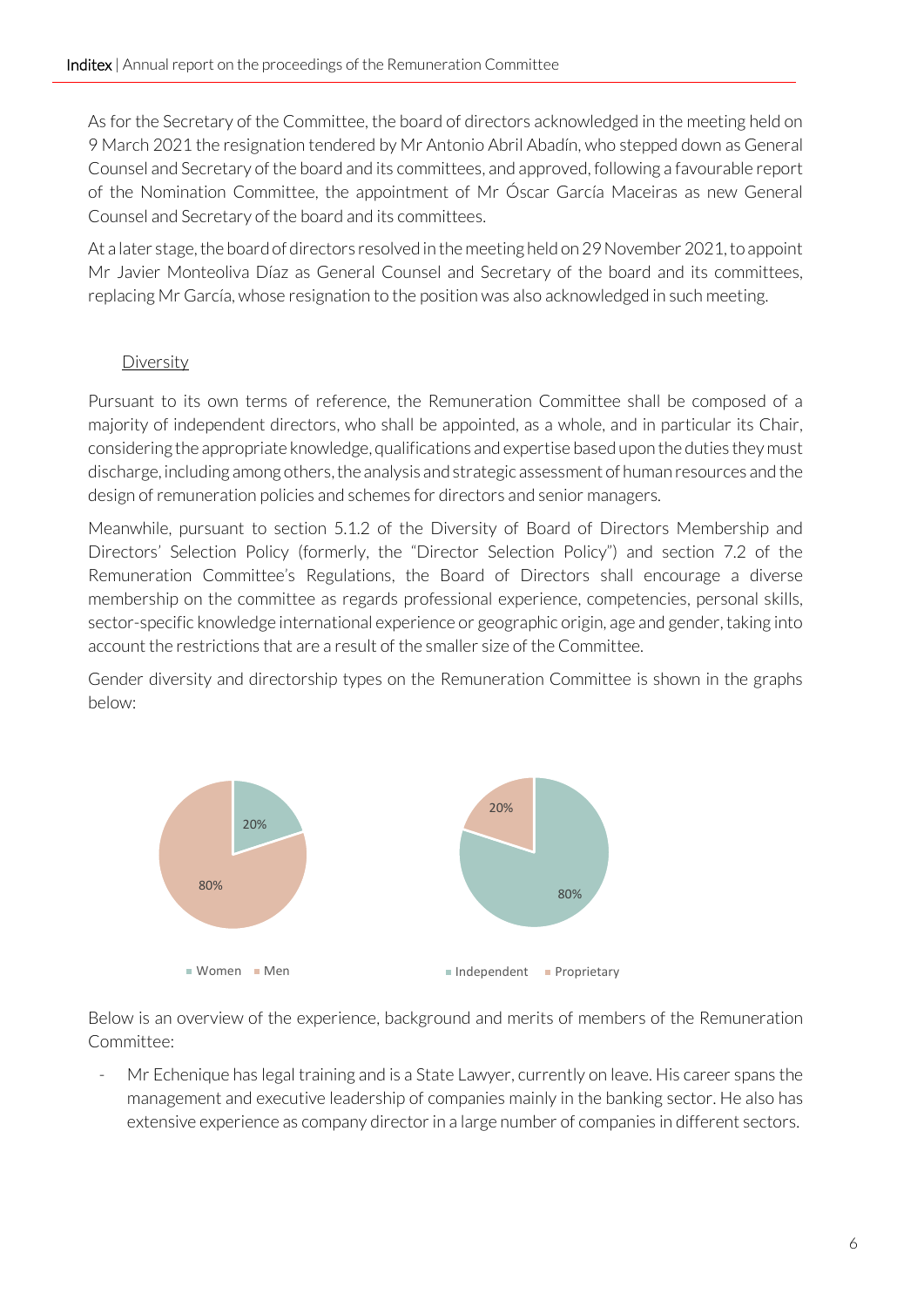- Bns. Denise Patricia Kingsmill has legal training, namely in the field of labour law and competition, having advised also in relation to remuneration and compensation schemes. Additionally, she has chaired and served on a number of remuneration committees in different global companies. She has broad experience managing and serving as an executive director of various boards of a number of international companies of different sectors, and also has background and experience in fashion and design. Her public work is noteworthy, in particular in the field of social action and equality, having led several work groups relating to human capital management or women remuneration.
- Mr Saracho is a highly experienced expert in the financial sector, both at domestic and international level. He has a sound knowledge of topics relating to business management and administration in highly performant companies, statement and review of financial statements, risk management, and construction and application of accounting standards.
- Mr Durán has a profound knowledge of *the retail* sector, both in fast-moving consumer goods and in niche brands. He has spent his career mainly in the field of financial management and executive decision-making. Mr Durán has a large background in audit, construction and application of accounting regulations and risk management. He has also served on other remuneration committees.
- Mr Arnau is a State Tax Inspector currently on leave, and his area of expertise includes tax and financial advice, both in the public and the private sector. Furthermore, he has had a long career at the Inditex Group, where he headed the Tax Department, having also held different positions in the companies of Pontegadea Group, of which he has been the chief executive since 2001.

The CV of all the members of the Nomination Committee, with full information about their profile, experience and knowledge, is available on the corporate website [\(www.inditex.com](file://Hermes/Direccion/ElisaRP/Elisa/PROYECTOS%20TRADOS/JGA%2022/en-GB/www.inditex.com)[\).](http://www.inditex.com/)

## <span id="page-6-0"></span>3. Proceedings of the Remuneration Committee: meetings held, business transacted, reports and attendees

#### <span id="page-6-1"></span>a. Proceedings

The Committee shall meet at least 3 times a year, and each time that its Chair calls it. The Chair of the Nomination Committee shall call it whenever the Board of Directors or its Chairman would request the issue of a report or the submission of motions, and at any rate whenever it is appropriate for the successful performance of its functions.

Ordinary meetings shall be called by letter, fax, telegram or e-mail and the meeting notice shall be authorized by the signature of the Chair or the Secretary. A quorum for committee meetings shall be declared when at least half plus one of its members, present or represented are in attendance.

The Remuneration Committee may also pass resolutions in writing without holding a meeting, pursuant to statutory provisions. Committee meetings can be conducted via videoconference or conference call systems, so that one or more directors may attend the meeting by this system.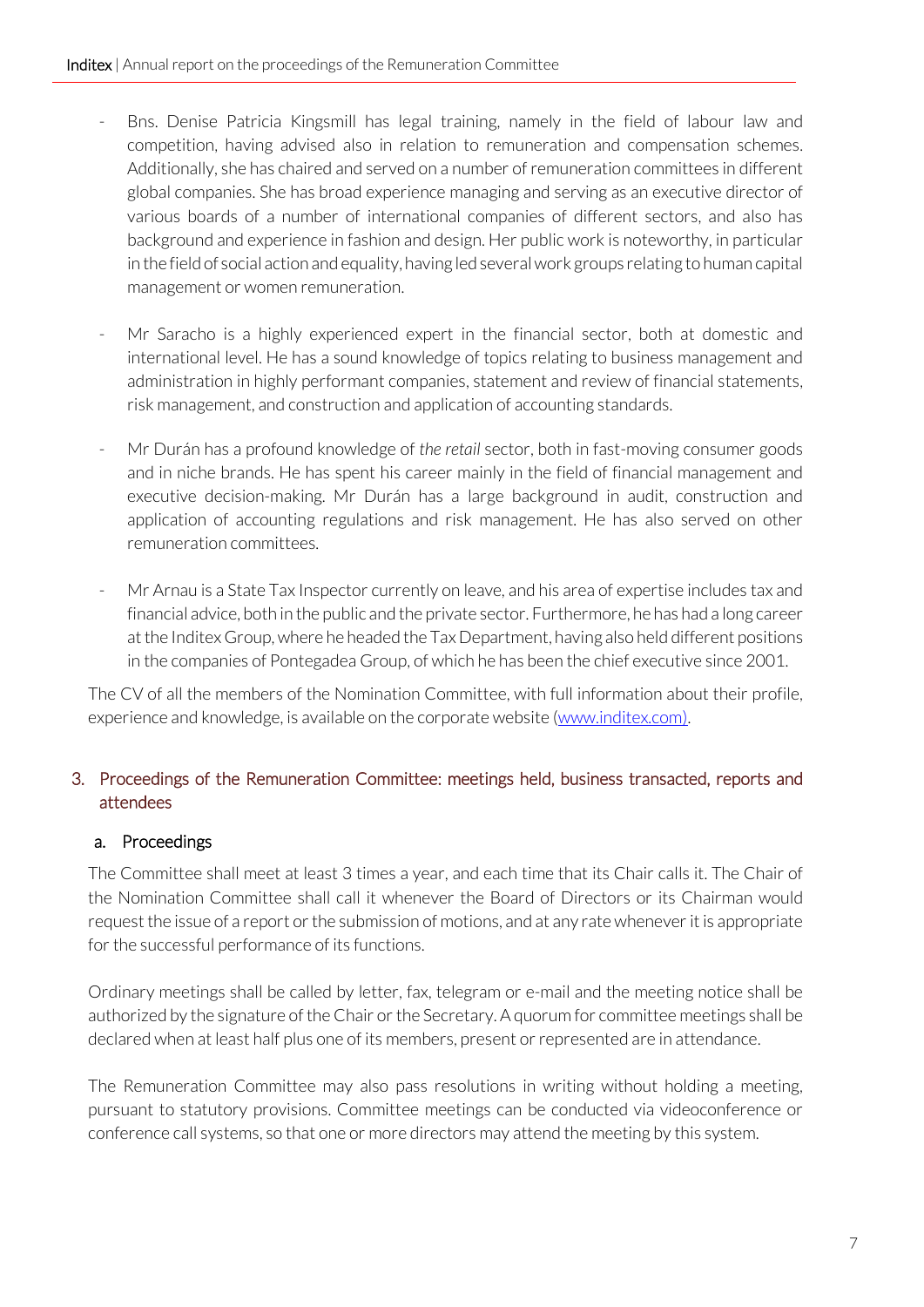The Chair may arrange working meetings to prepare committee meetings on specific topics apart from the formal meetings of the Committee.

For the purposes of making the appropriate arrangements that ensure the achievement of the objectives effectively sought, the committee shall prepare an annual working plan, which shall include, at least, the specific objectives for the financial year and an annual schedule of ordinary meetings. The committee may rely on external advisors to duly perform the duties it has been entrusted with.

The Committee may call executive directors, members of Management and any employee of the Company, who shall be bound to attend its meetings and provide it with assistance and access to the information available to them when the Committee so requests.

The deliberations and the resolutions passed by the Committee are recorded in the relevant minutes of the meeting taken by the Secretary thereof.

#### <span id="page-7-0"></span>b. Activities: meetings held, business transacted, reports and attendees

The Remuneration Committee held 3 meetings in 2021.

Directors' attendance rate, whether in person, or by proxy, at the meetings held by the Remuneration Committee in 2021 stands at 100%.

In 2021, the Remuneration Committees held hybrid meetings (with some directors attending in person and others remotely). Videoconference or conference call systems were used to hold such meetings.

The average duration of committee meetings has been of approximately 1 hour, and its members allocated enough time for consideration and review of agenda items.

Attached hereto as Appendix I is the schedule of meetings held and business transacted by the Remuneration Committee from 1 February 2021 through 31 January 2022.

# <span id="page-7-1"></span>4. Main action lines

In 2021, the main lines of action of the Remuneration Committee have focused on the following:

#### <span id="page-7-2"></span>A. Remuneration of executive directors and Senior Managers

The Remuneration Committee resolved in the meeting held on 8 March 2021 to give a favourable report and submit to the board of directors:

- The proposal on the remuneration of the former Executive Chairman and the former CEO for the performance of executive functions in 2021, with regard to the amount and the remaining terms thereof. Such proposal was approved by the Board of Directors on 9 March 2021.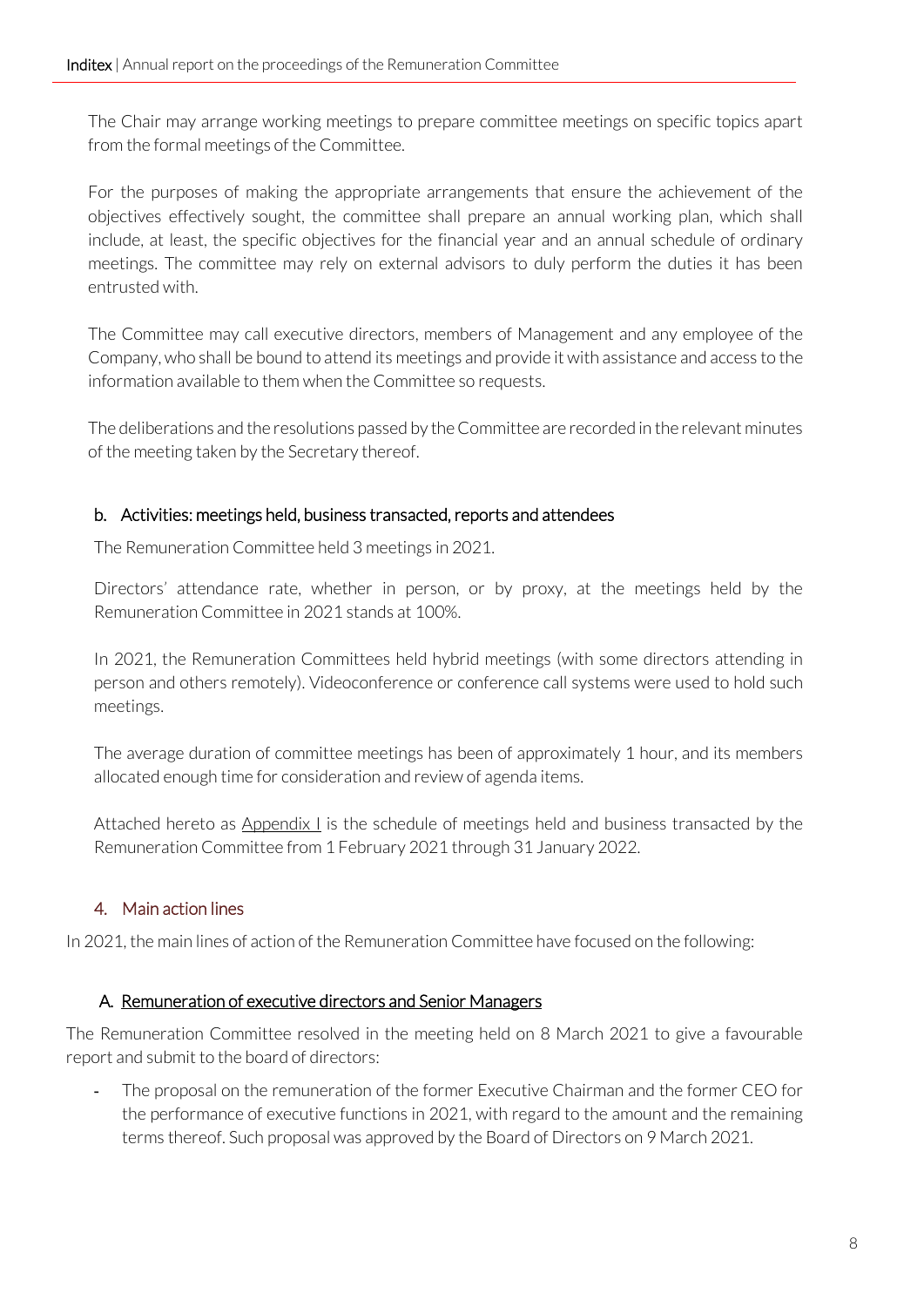- The assessment of the level of achievement of the targets tied to the annual variable remuneration of the former Executive Chairman and the former CEO for financial year 2020. The Board of Directors assessed the achievement of such targets in the meeting held on 9 March 2021, considering the extraordinary situation derived from the global COVID-19 pandemic.
- The basic terms of the employment contract of Mr Óscar García Maceiras in his former position as General Counsel and Secretary of the Board and to submit it to the board for approval. The Board of Directors approved such contract on 9 March 2021.

Likewise, in the meetings held on 8 March and 7 June 2021, the committee resolved to give a favourable report and submit to the board of directors the economic terms of the termination of 2 senior managers' employment relationship.

Last, in the meeting held on 13 December 2021, the committee resolved to give a favourable report and submit to the board of directors:

- The proposal to novate Mr Pablo Isla Álvarez de Tejera's contract in order to strengthen the post-contractual non-compete clause therein included and to compensate him for his departure. The Board of Directors approved such motion at its meeting held on 14 December 2021 and further resolved to submit the offer of novation of such contract to Mr Isla and, if accepted, to submit it to the shareholders for approval at the Annual General Meeting in 2022.
- The proposal on the basic conditions of the new executive services contract of the current Chief Executive Officer.

Both proposals were approved by the Board of Directors in the meeting held on 14 December 2021.

#### <span id="page-8-0"></span>B. Duties relating to the remuneration and the remuneration policy for directors and senior managers

The committee resolved in the meeting held on 7 June 2021 to give a favourable report to the proposal on the new Remuneration Policy for Directors for FY2021, FY2022 and FY2023, to be assessed and approved by the board of directors and subsequently put to an advisory say-on-pay vote at the 2021 Annual General Meeting.

<span id="page-8-1"></span>The Policy was approved at the Annual General Meeting held on 13 July 2021.

#### C. Share-based remuneration schemes

In the meeting held on 7 June 2021, the Remuneration Committee reviewed the following up and the evaluation of the level of achievement of targets associated with certain metrics of the 2019-2023 Long-Term Incentive Plan.

In that same meeting, the Remuneration Committee further resolved to give a favourable report and submit the proposal on the design of the 2021-2025 Long-Term Incentive Plan, for evaluation and approval by the Board of Directors and subsequent submission to the binding vote at the Annual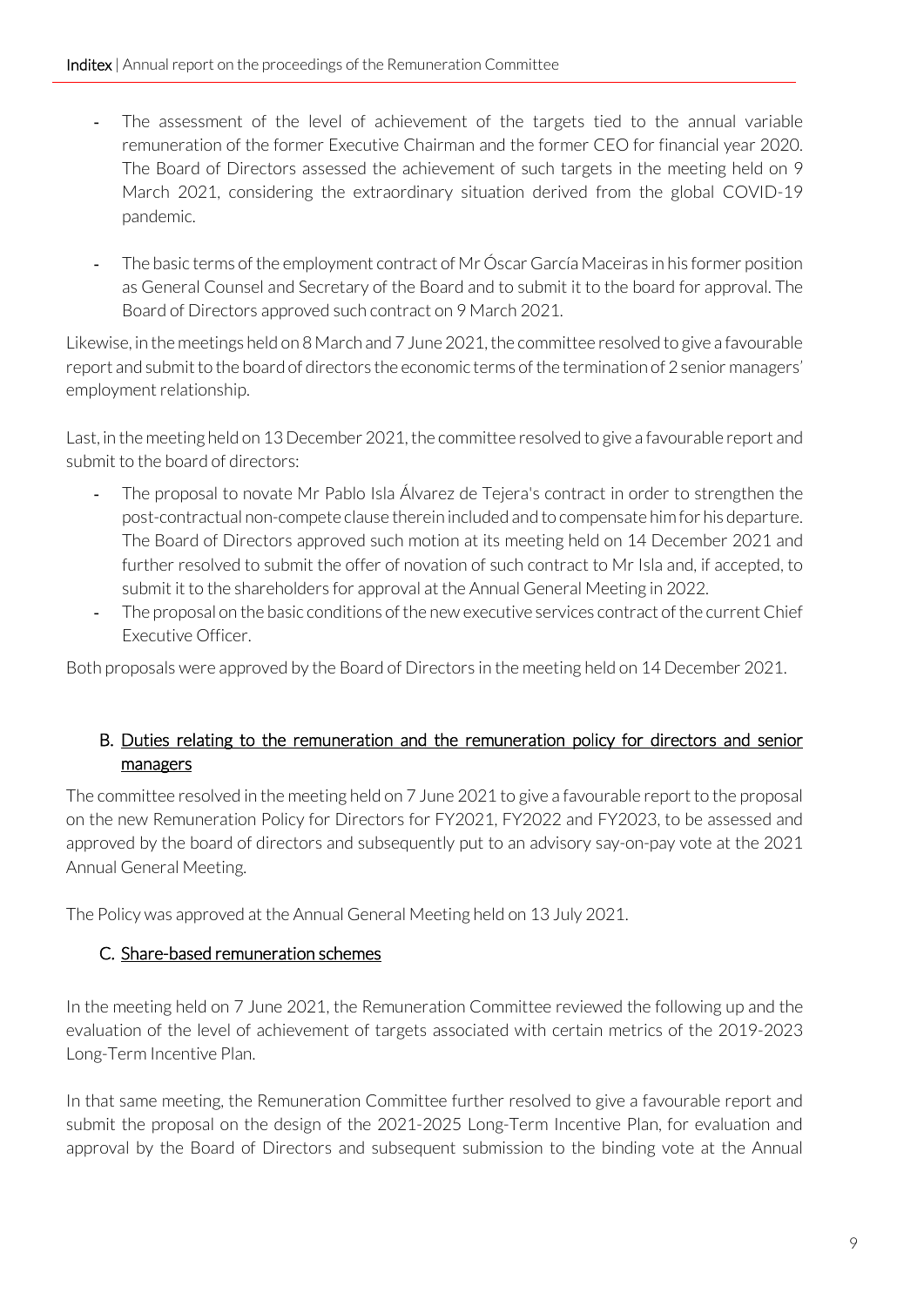General Meeting in 2021. The Plan was approved by the board of directors in the meeting held on 8 June 2021 and at the Annual General Meeting held on 13 July with 99.43% of votes in favour.

In this regard, the committee resolved in the meeting held on 13 December 2021 to give a favourable report and submit to the board for approval, the proposal on the performance scales for the first cycle (2021-2024) of the 2021-2025 Long-Term Incentive Plan for each metric and the favourable report to the draft Plan Regulations. Such Plan Regulations were approved by the board of directors in the meeting held on 14 December 2021. In that same meeting, the committee acknowledged the list of beneficiaries of such first cycle.

## <span id="page-9-0"></span>D. Annual Report on Remuneration of Directors for 2020

The Remuneration Committee resolved in the meeting held on 8 March 2021 to raise the 2020 Annual Report on Remuneration of Directors to the board of directors for approval, which it did in the meeting held on 9 March 2021.

Such report was submitted to CNMV as a relevant fact and is available on CNMV's website.

Additionally, pursuant to section 541 LSC, the 2020 Annual Report on Remuneration of Directors was approved at the Annual General Meeting held on 13 July 2021, having been put to an advisory say-onpay vote.

#### <span id="page-9-1"></span>E. Schedule of dates and agenda of business to be transacted

Pursuant to recommendations of CNMV's Technical Guide 1/2019, the Remuneration Committee approved on 13 December 2021 the schedule of dates and agenda of business to be transacted by the Committee in 2022.

# <span id="page-9-2"></span>F. Report on its proceedings

The Remuneration Committee issued the annual report on its proceedings on 7 June 2021. It was published in the 2020 Annual Report and is available on the corporate website.

# <span id="page-9-3"></span>5. Main relations of the Remuneration Committee

#### <span id="page-9-4"></span>A. With the General Meeting of Shareholders

The Committee reports to the General Meeting of Shareholders on the questions raised by the shareholders regarding matters that fall within its purview. The Chair of the Nomination Committee will appear at the General Meeting to this end.

In addition, this Report is made available to shareholders at the time the Annual General Meeting is called.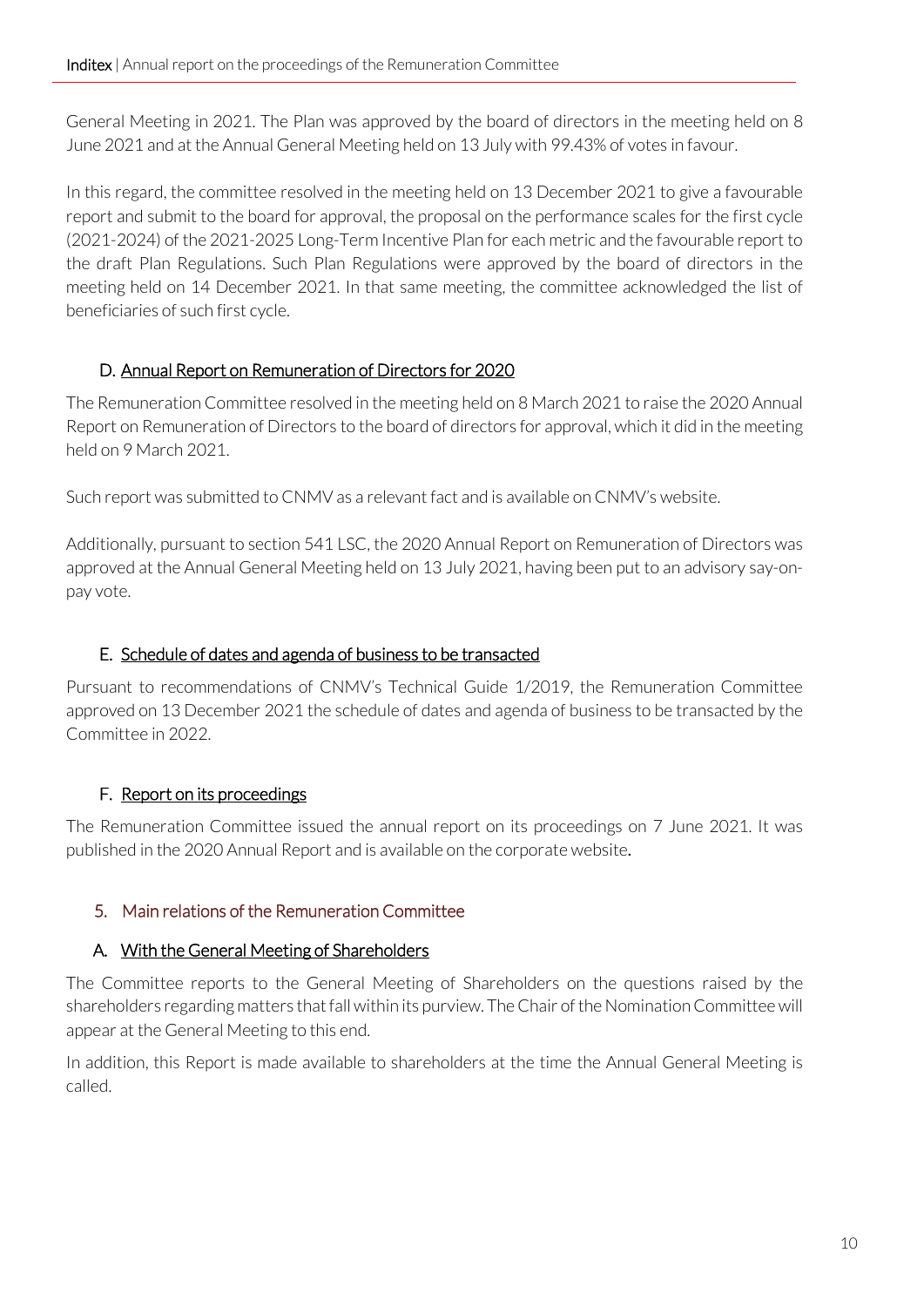### B. With the Board of Directors

<span id="page-10-0"></span>At the beginning of each meeting of the Board of Directors, the Chair of the Remuneration Committee reports on the main business transacted and the resolutions passed in the last meeting of the Committee.

<span id="page-10-1"></span>In addition, a copy of the minutes of every committee meeting is made available to all the directors.

## C. With board committees

Directors sitting on the Remuneration Committee also sit on several other committees.

Likewise, pursuant to the Group's internal regulations, the Remuneration Committee works jointly with the Audit and Compliance and the Sustainability Committees, mainly in the assessment of the achievement of targets relating to variable remuneration.

## D. With the Chair, the CEO and Senior Managers

<span id="page-10-2"></span>For the purposes of allowing the Nomination Committee to be directly apprised of the major business concerns, the Committee encourages the presence in its meetings of the former Executive Chairman, the outgoing and the current CEO and the officers and heads of the business areas of the Company, so that they would explain their view on certain issues directly linked with its area of responsibility.

However, efforts will be made to ensure that presence at Committee meetings of anyone other than its members is limited to such cases where it is necessary, and for the transaction of specific items on the agenda for which they were called to attend.

### <span id="page-10-3"></span>E. With the Lead Independent Director

<span id="page-10-4"></span>Mr Echenique, Lead Independent Director, is the Chair of the Remuneration Committee.

#### F. With the Human Resources Department

In order to keep the Remuneration Committee duly updated at all times, the Human Resources Department regularly apprises the Committee of the changes, if any, in the global pay systems, research on the salary market of Senior managers, annual pay review and review of the guidelines on salary increase per country, overview of annual increases carried out and global talent management programmes.

#### <span id="page-10-5"></span>G. With external advisors

In order to receive assistance in the performance of their duties, non-executive directors may request that legal, accounting, financial or other experts be engaged at the Company's expenses. The assignment entrusted to such external advisors must necessarily address specific issues of certain weight and complexity that the above referred directors might face in the discharge of their duties.

The Remuneration Committee has been advised in 2021 by Willis Towers Watson, an independent consultant in the field of directors' and executives' remunerations, regarding the preparation of the Annual Report on Remuneration of Directors for 2020, the design of the 2021-2025 Long-Term Incentive Plan and the consideration of remuneration implications resulting from the departure of the Executive Chairman. With regard to this last issue, the Remuneration has also been advised by Uria Menéndez law firm, which has provided legal advice on corporate governance and post-contractual noncompete agreements.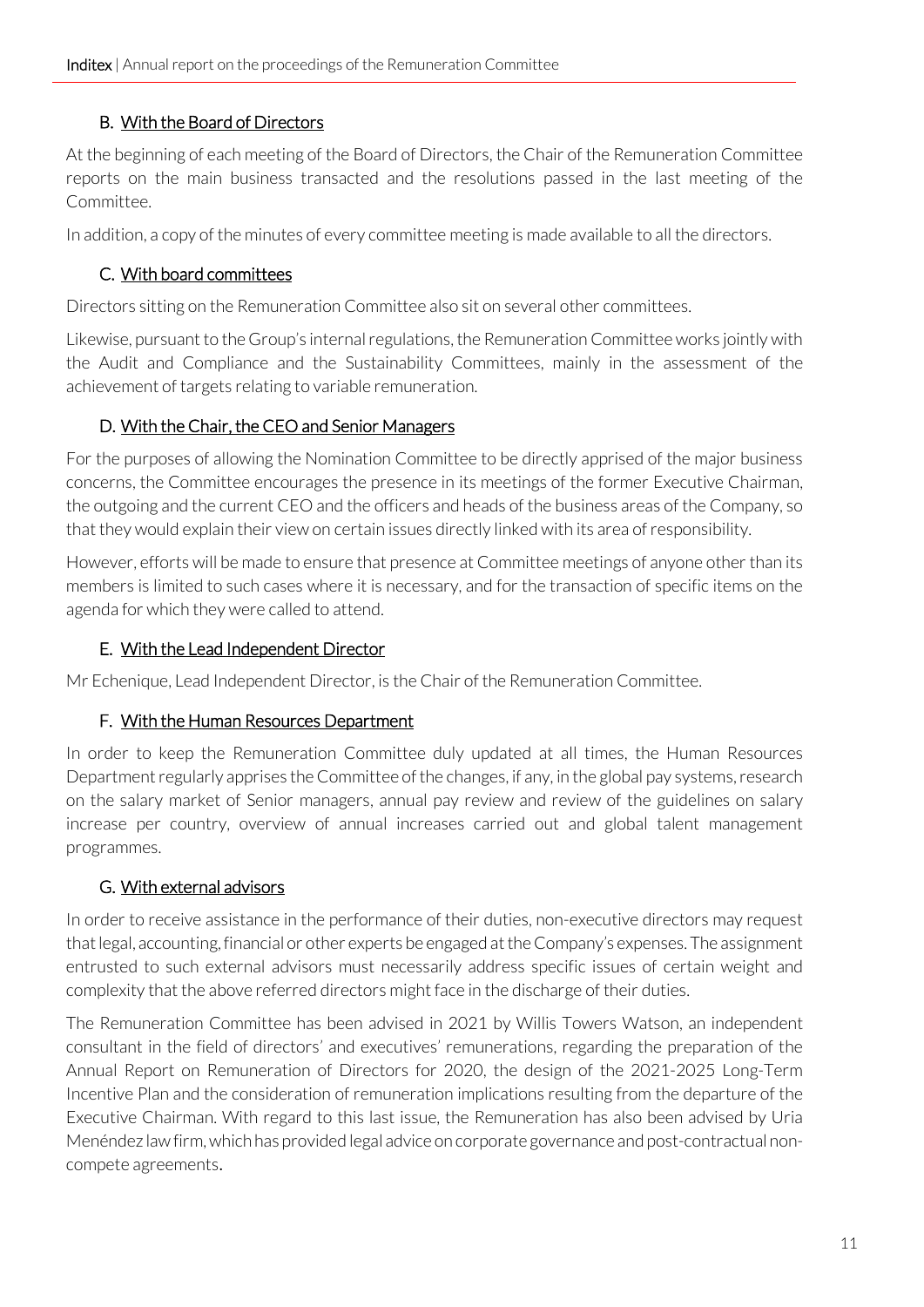Other than this specific engagement, Willis Towers Watson and Uría Menéndez have no business relationship with Inditex or with any company of its Group.

#### <span id="page-11-0"></span>6. Evaluation of the proceedings and performance of the Remuneration Committee

Pursuant to the provisions of section 529nonies of the Companies Act, Recommendation 36 GGC and section 5.3.c(v) of the Board of Directors' Regulations, the annual evaluation of the performance of the Remuneration committee and its members, as well as its effective proceedings was carried out in 2021.

The findings of the evaluation conducted in 2021 have been positive in respect of the qualifications, structure, proceedings and effectiveness of the Remuneration Committee, without any significant deficiency having been noted.

## <span id="page-11-1"></span>7. Observance of guides

The Remuneration Committee performs its duties duly observing Recommendations of the GGC, the overarching principles and guidelines set forth in Technical Guide 1/2019 and the standards and existing best practices in the field of corporate governance.

The provisions of CNMV's Technical Guide 3/2017 and Technical Guide 1/2019 have been considered upon preparing this Annual Report on the Proceedings of the Remuneration Committee.

#### <span id="page-11-2"></span>8. Significant deviations

No significant deviations from corporate procedures on remuneration adopted by the Company have been noted in 2021.

No irregularities in the field reported in writing to the board of directors have been noted either.

#### <span id="page-11-3"></span>9. Findings

Based upon the information herein reported, the composition and structure of the Remuneration Committee, its organization and proceedings as well as the duties and powers it is entrusted with, are found to meet statutory requirements, the internal regulations of the company and GGC recommendations, and are aligned with existing best practices in the field of corporate governance.

#### <span id="page-11-4"></span>10. Date of issue

This report has been issued by the Remuneration Committee on 6 June 2022.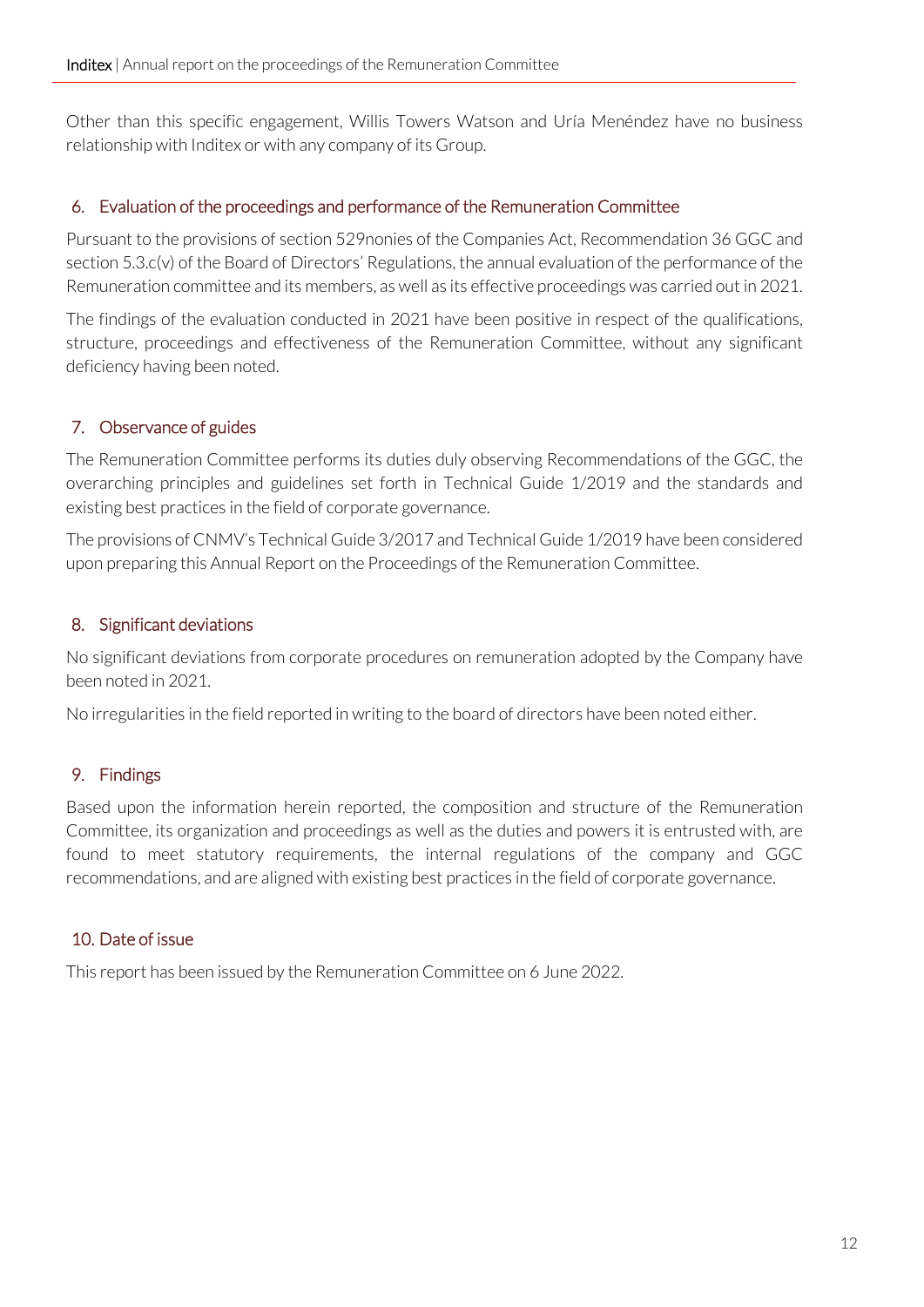<span id="page-12-1"></span><span id="page-12-0"></span>

| MEETING DATE     | MAIN BUSINESS TRANSACTED                                                                                                                                                                                                                                                                                                                                                                                                                     | INDITEX OCCASIONAL ATTENDEES <sup>2</sup>                                               |
|------------------|----------------------------------------------------------------------------------------------------------------------------------------------------------------------------------------------------------------------------------------------------------------------------------------------------------------------------------------------------------------------------------------------------------------------------------------------|-----------------------------------------------------------------------------------------|
| 8 March 2021     | Basic terms and conditions of the senior management<br>contract to be executed with the new General Counsel<br>and Secretary of the Board (sec. $5 \frac{3}{c}$ ) of the<br>Remuneration Committee's Regulations and sec.<br>17.2(c) of the Board of Directors' Regulations.<br>Remuneration of executive directors.<br>Remuneration of Senior Managers.<br>Annual Report on Remuneration of Directors.                                      | Executive Chairman and $CEO3$ .<br>CHRO.<br>General Counsel and Secretary of the Board. |
| 7 June 2021      | Motion on the new Directors' Remuneration Policy for<br>FY2021, FY2022 and FY2023 and explanatory<br>report.<br>2019-2023 Long-term Incentive Plan. Targets   Executive Chairman and CEO.<br>amendment.<br>- Motion on the new 2021-2025 Long-Term Incentive<br>Plan.<br>Terms of termination of senior manager employment<br>agreement.<br>Internal regulations: Report on the motion to amend<br>the Remuneration Committee's Regulations. | $-$ CFO.<br>General Counsel and Secretary of the Board.<br>CHRO.                        |
| 13 December 2021 | Report on the evaluation of the Committee and the  -<br>performance of its members.<br>Termination of contracts and new contracts resulting<br>from the Company's reorganization, as resolved by the                                                                                                                                                                                                                                         | Executive Chairman and CEO.<br>CFO.<br>CHRO.                                            |

<sup>&</sup>lt;sup>2</sup> Occasional attendees especially invited by the Committee for the consideration of agenda items were never present at the meeting whenever the business corresponding to the items on the agenda were subject to deliberation and put to vote.

 $3$  Executive directors did not take part in questions relating to their remuneration.